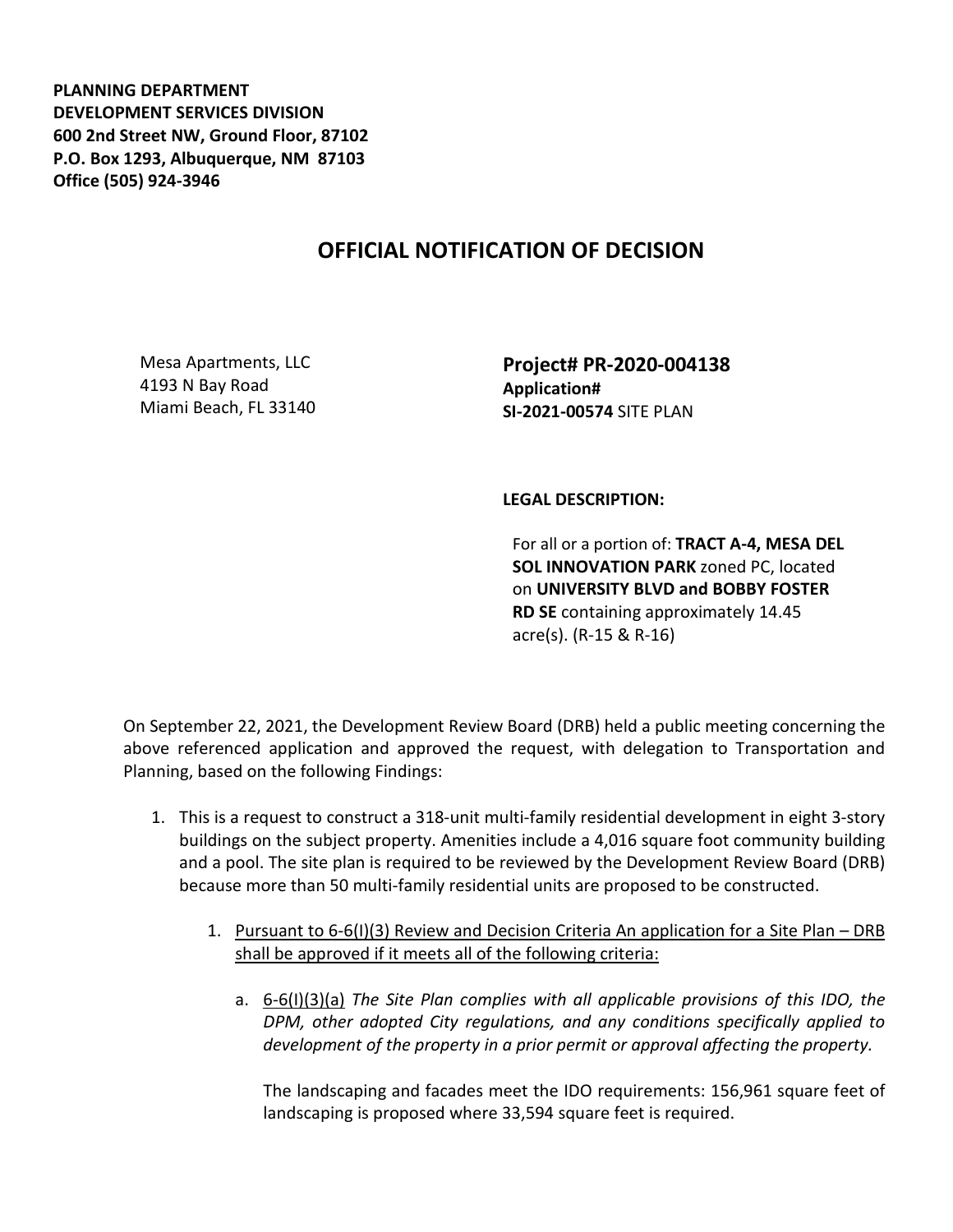Official Notice of Decision Project # PR-2020-004138 Application# SI-2021-00574 Page 2 of 3

> The proposed facades meet 5-11(D) of the IDO with clear pedestrian entrances to primary buildings, changes in color and plane, recesses and projections and changes in the roof line. The building height, dwelling unit density, parking, and facades meet the requirements of the Mesa del Sol Level B Master Plan/Framework Plan (MdS Plan): The maximum height of the proposed multifamily residential buildings is 35-feet where a maximum height of 35-feet is permitted. The applicant proposes 22 dwelling units per acre where the allowed maximum density is 35 dwelling units per acre. A total of 479 parking spaces are proposed where a minimum of 318 parking spaces are required (1 parking spaces per dwelling unit). The Architectural Review Board approved the facades of the proposed buildings.

*b.* 6-6(I)(3)(b) *The City's existing infrastructure and public improvements, including but not limited to its street, trail, drainage, and sidewalk systems, have adequate capacity to serve the proposed development, and any burdens on those systems have been mitigated to the extent practicable.* 

The surrounding roadway improvements are being constructed as part of a separate project and after its completion there will be adequate capacity to serve the proposed development. A traffic impact study was submitted. The analysis and improvements pertaining to the access points to the proposed development was approved by Transportation.

*c.* 6-6(I)(3)(c) *If the subject property is within an approved Master Development Plan, the Site Plan shall meet any relevant standards in the Master Development Plan in addition to any standards applicable in the zone district the subject property is in.*

The subject property is located within the MdS Plan, and meets the relevant standards of the Plan.

- 2. An Infrastructure List was approved with this Site Plan. A recorded Infrastructure Improvements Agreement (IIA) must be submitted.
- 3. The proposed use is allowed within the MdS Plan.

## **Conditions:**

- 1. This Site Plan is valid 7 years from DRB approval (9/22/2021). An extension may be requested prior to the expiration date.
- 2. Final sign off is delegated to Transportation for curb ramp details.
- 3. Final sign off is delegated to Planning for the Solid Waste signature, the recorded IIA, additional wall detail along Arbus Drive, corrected open space calculations, and project and application numbers added to the Site Plan.